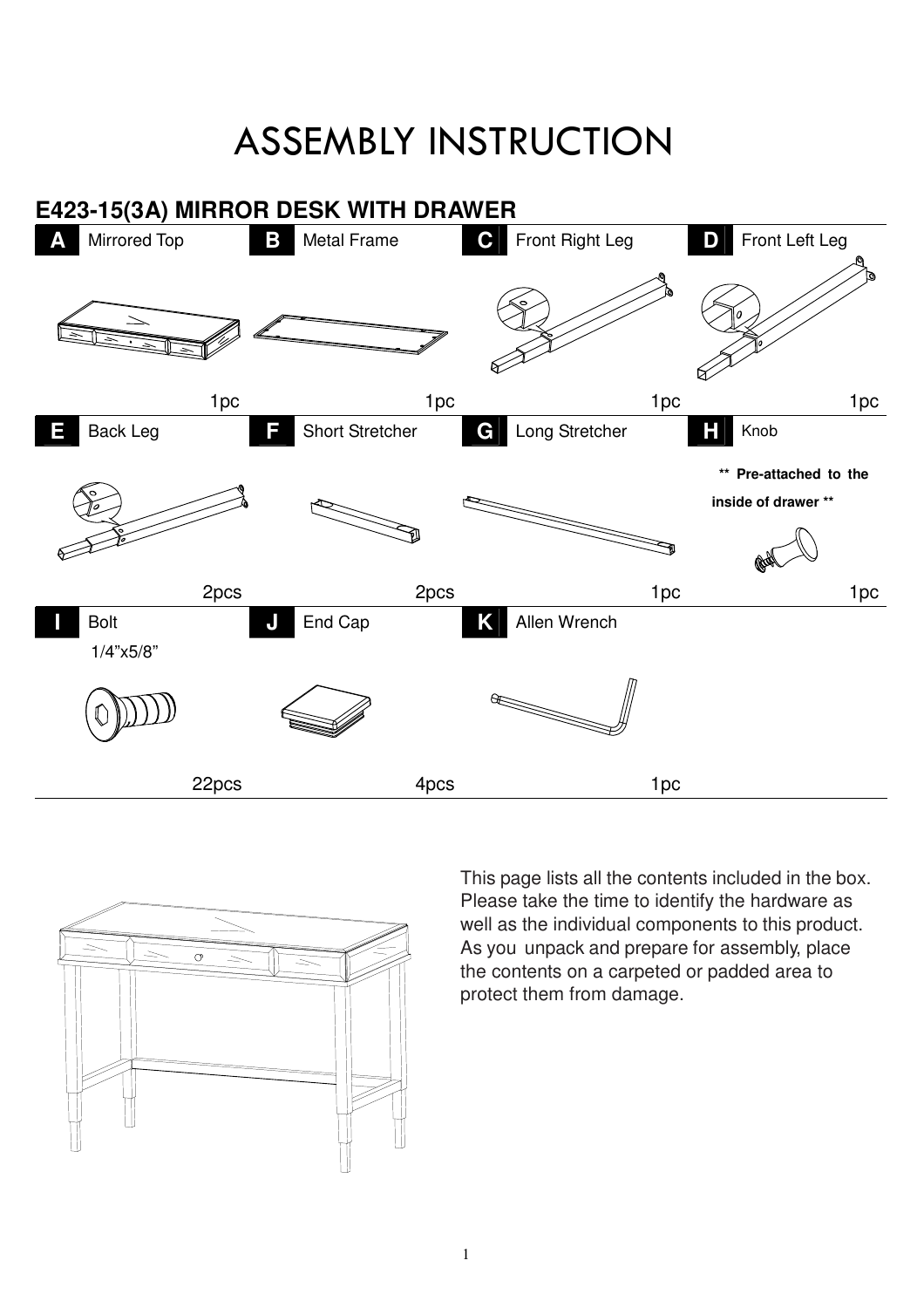## **\*\*\* Do not tighten screws & bolts until the entire unit is completely assembled.**

Attach metal frame (B) to mirrored top (A) using bolt (I) and allen wrench (K) as shown.





**1**

Attach front right leg (C), front left leg (D) and back leg (E) to mirrored top (A) using bolt (I) and allen wrench (K) as shown.